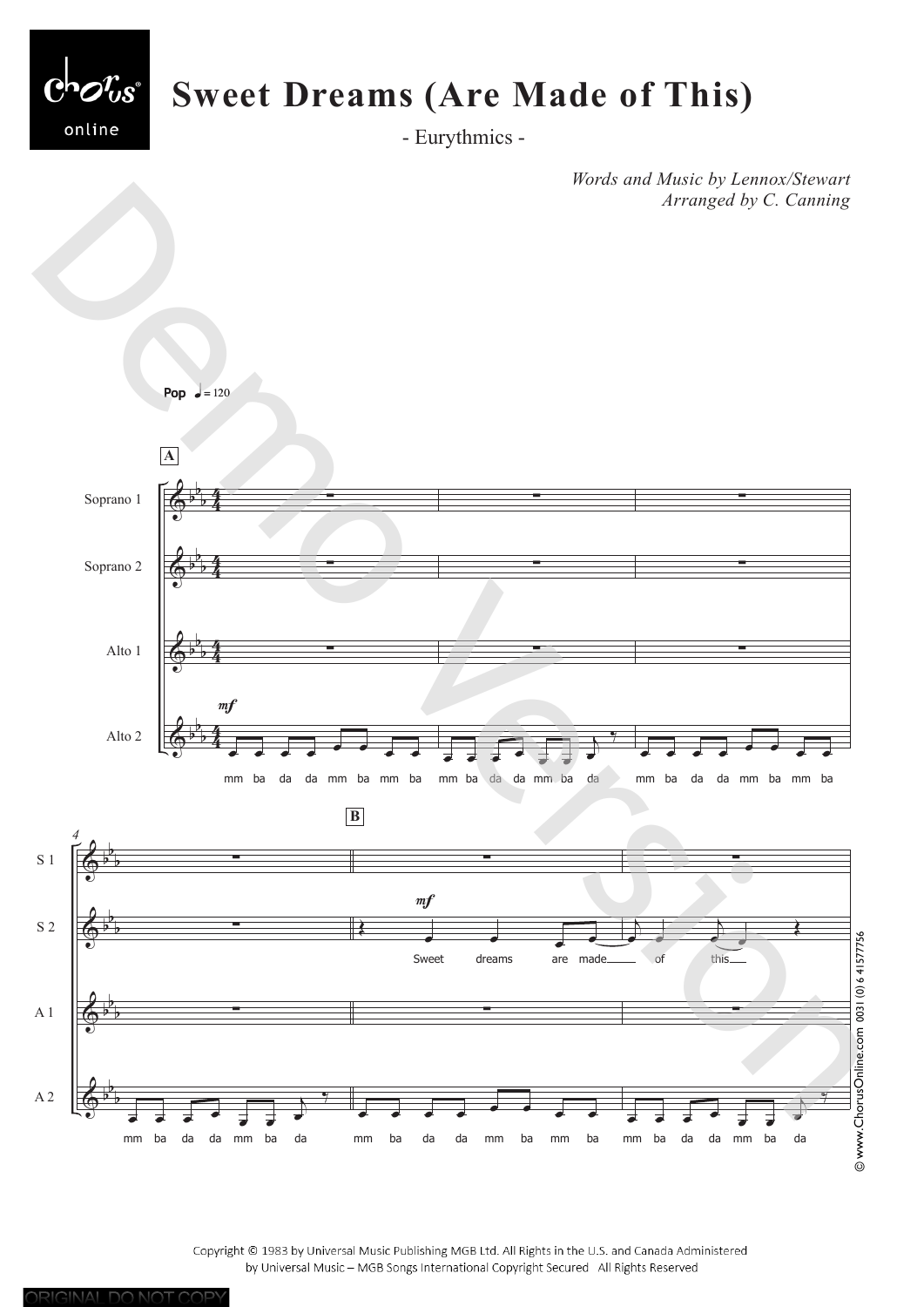## Sweet Dreams 3 SSAA



ORIGINAL DO NOT COPY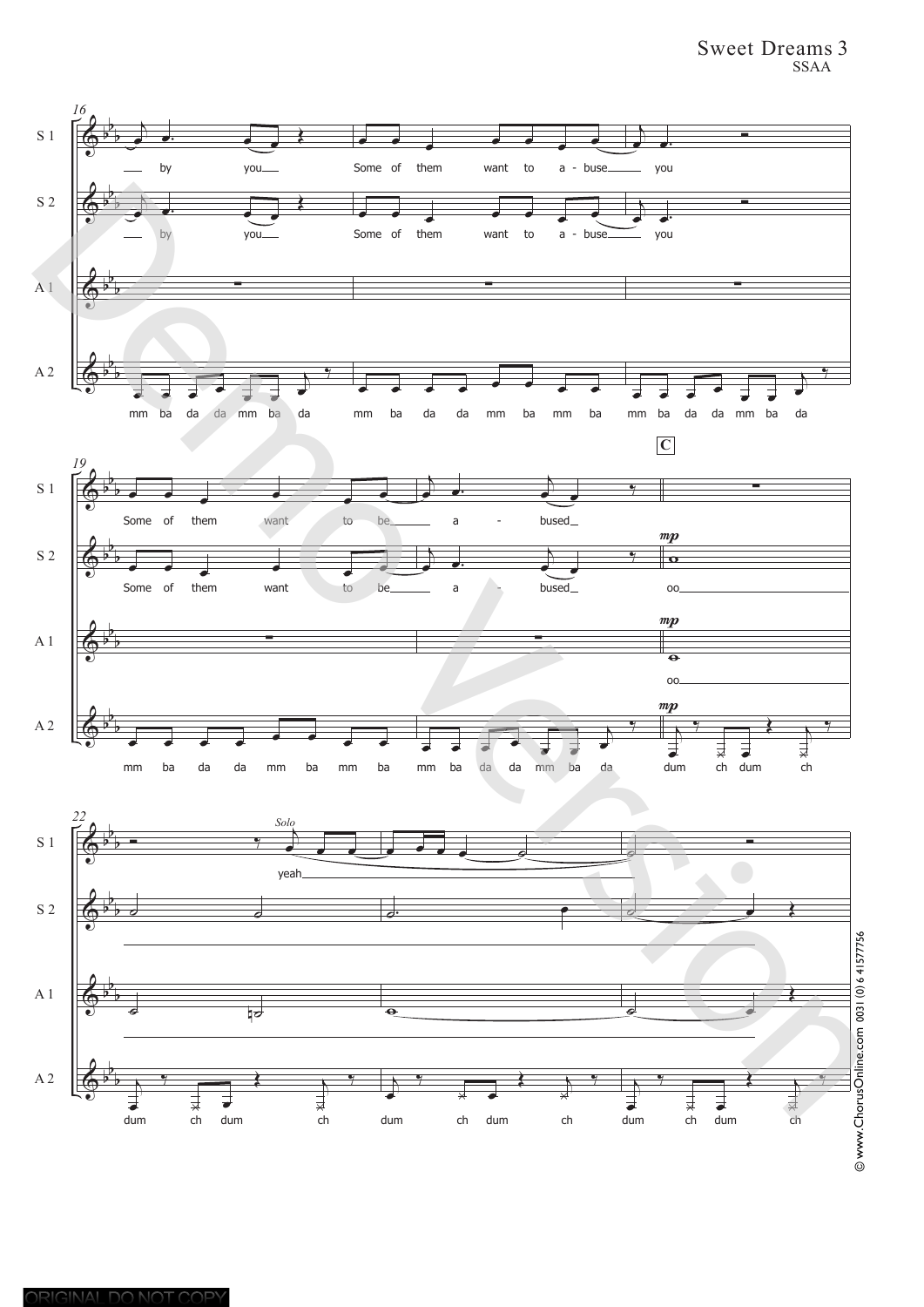## Sweet Dreams 5 SSAA

![](_page_2_Figure_1.jpeg)

ORIGINAL DO NOT COPY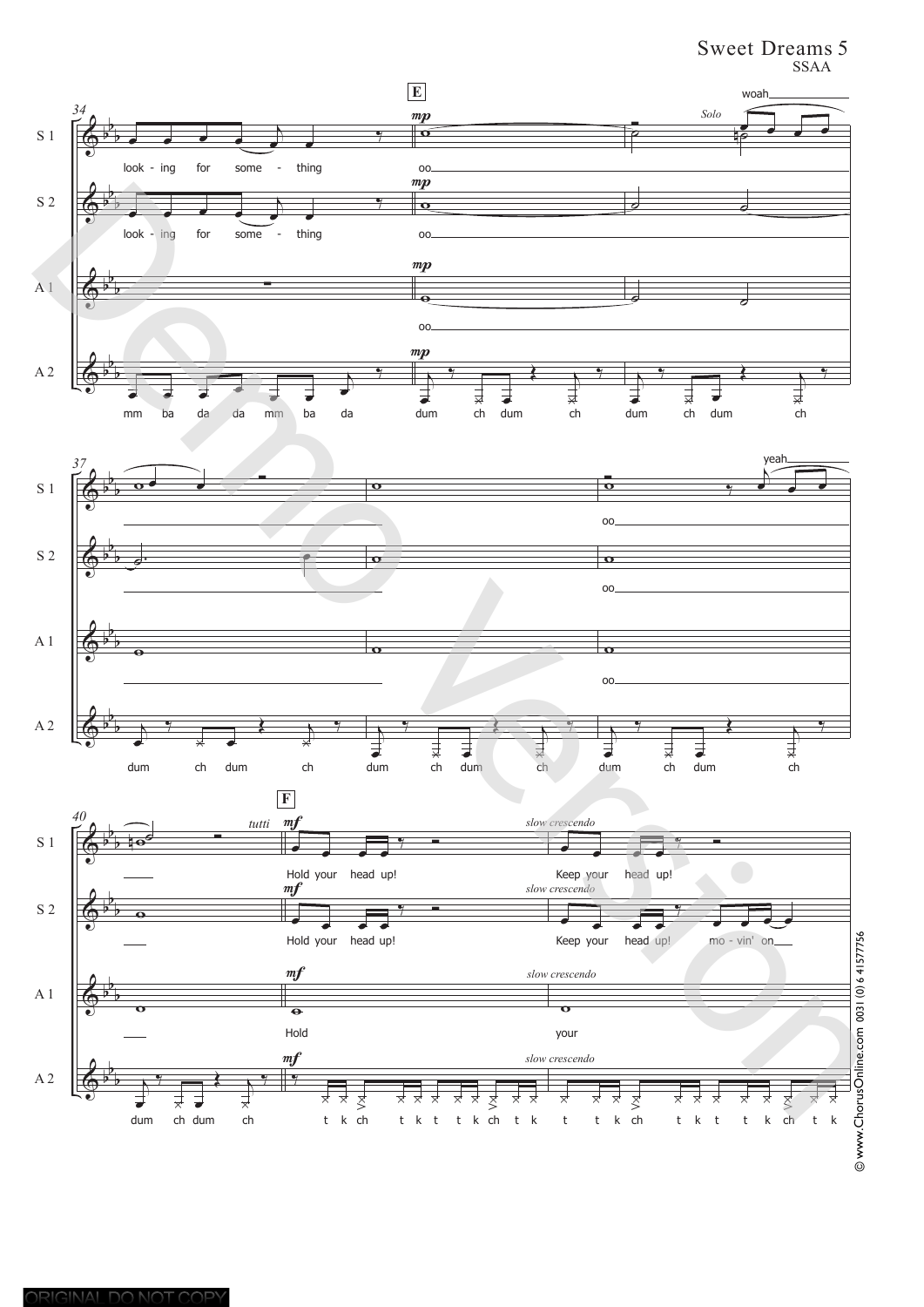Sweet Dreams 7 SSAA

![](_page_3_Figure_1.jpeg)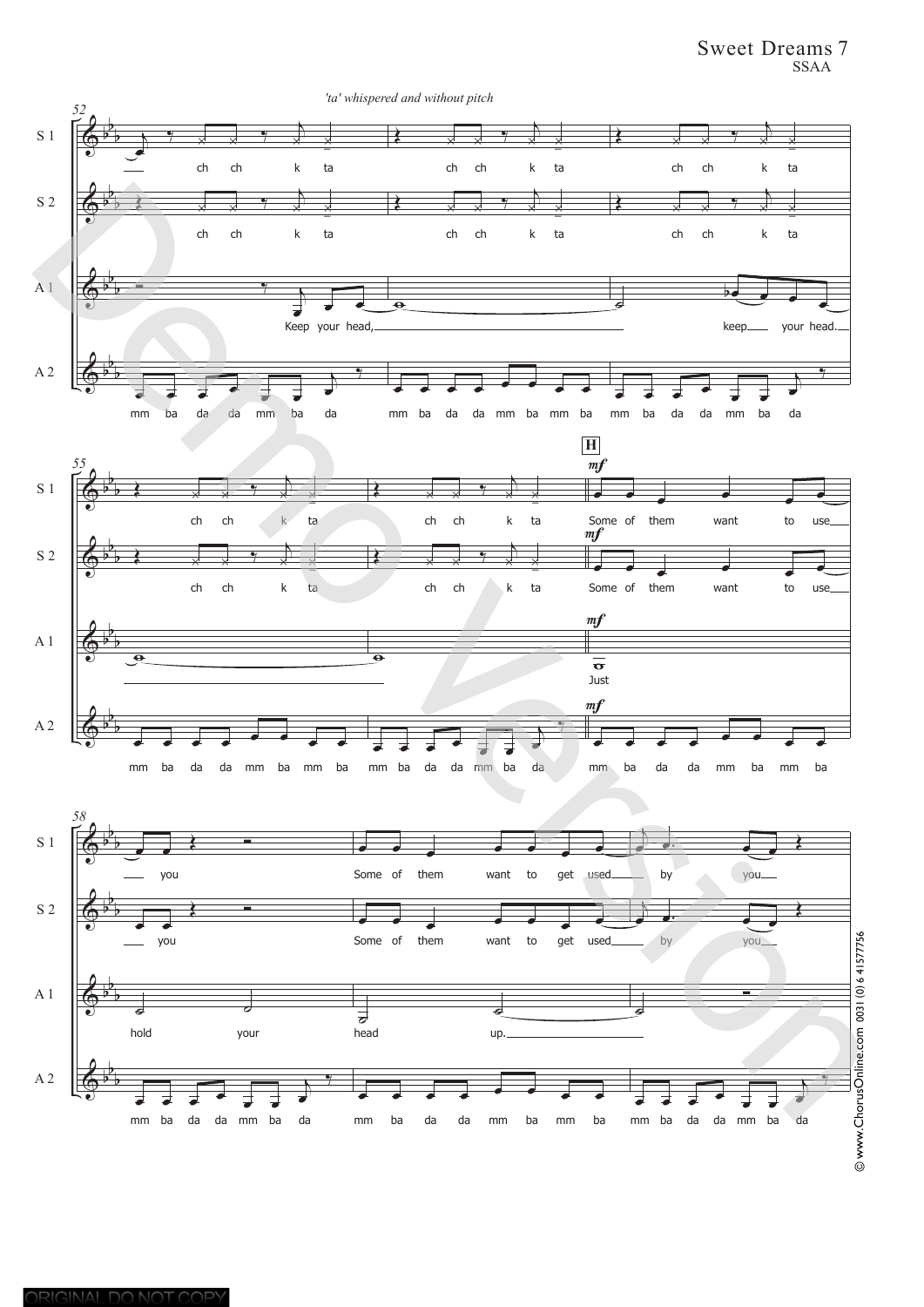Sweet Dreams 9 SSAA

![](_page_4_Figure_1.jpeg)

ORIGINAL DO NOT COPY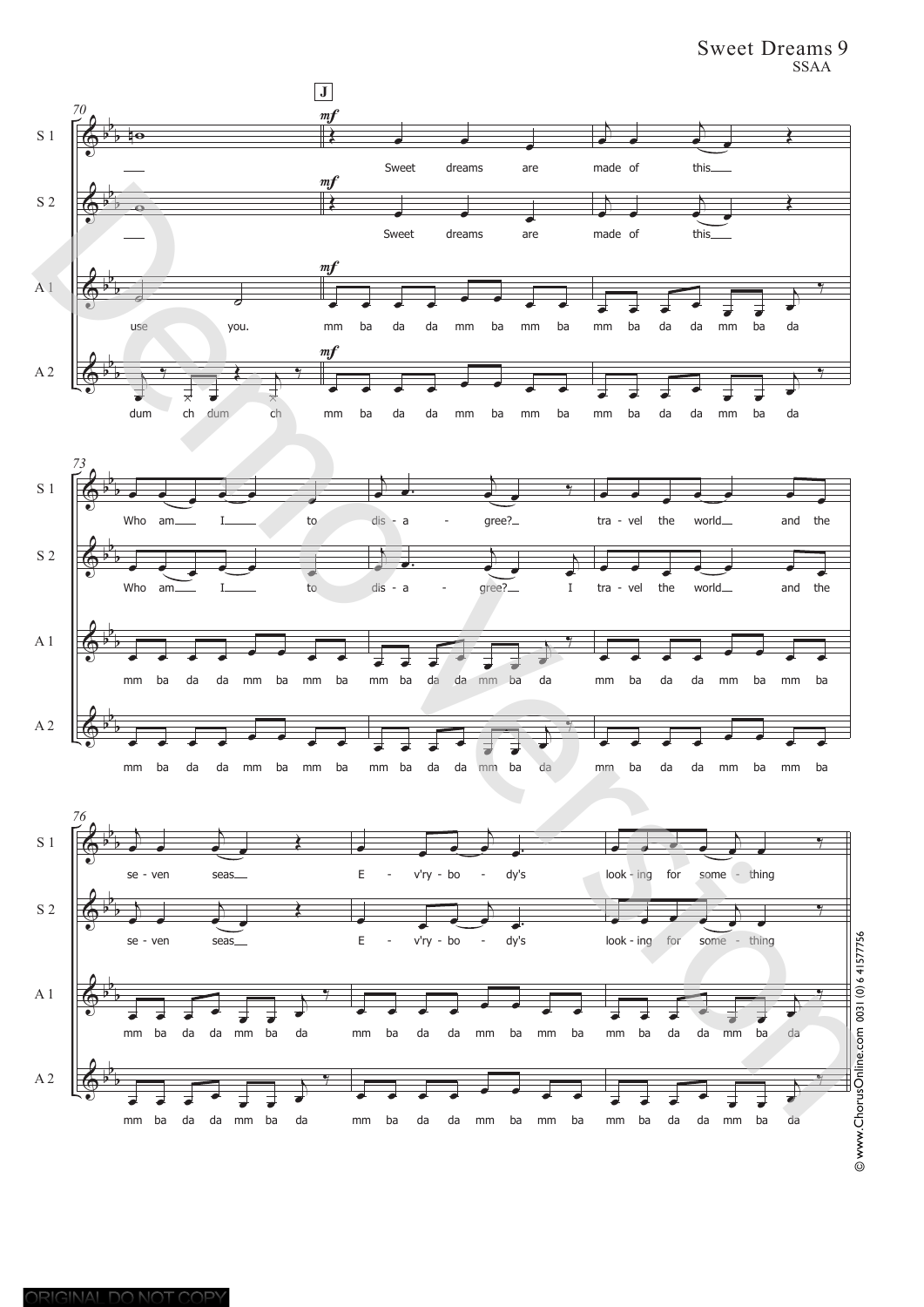## Sweet Dreams 11 SSAA

![](_page_5_Figure_1.jpeg)